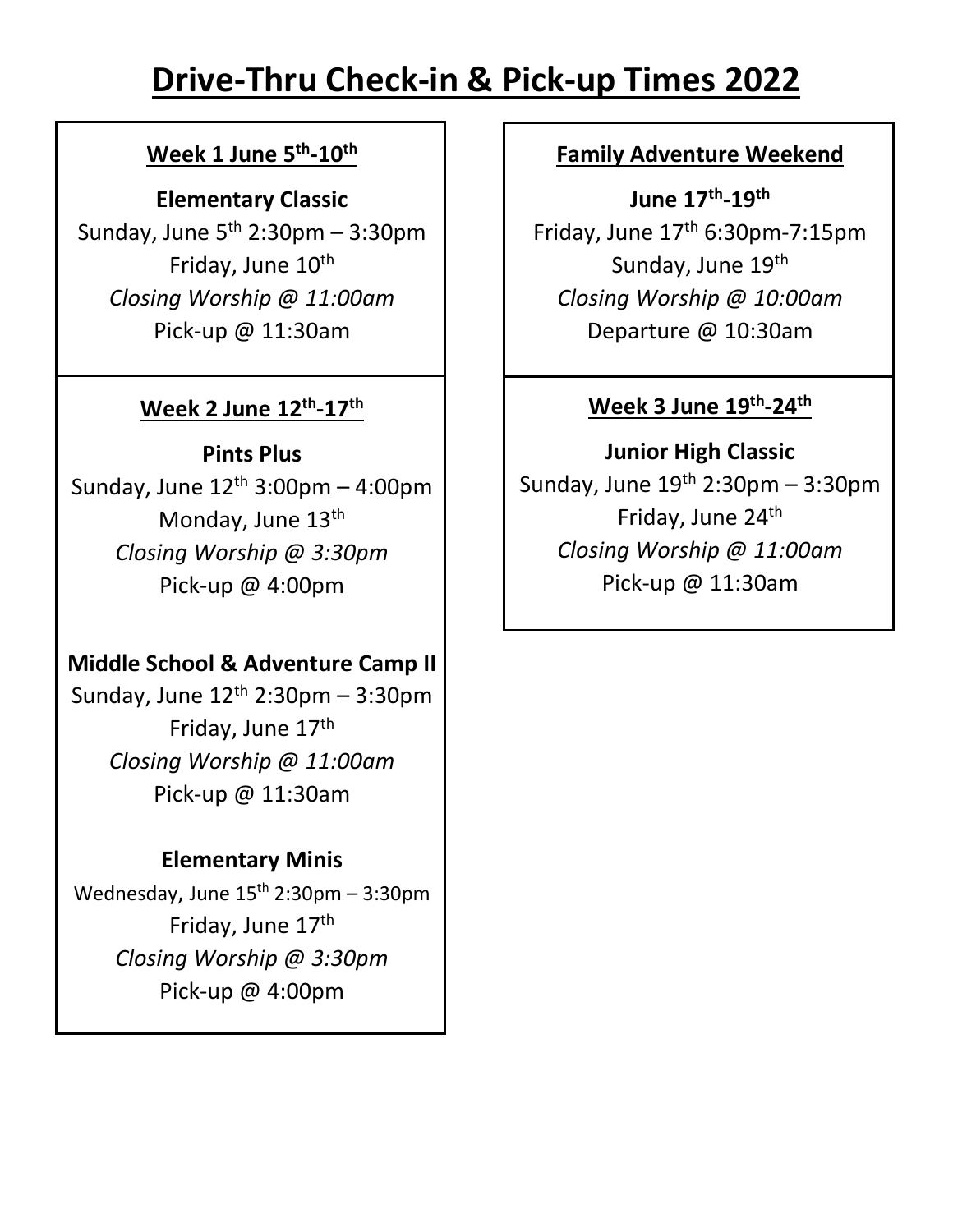# **Drive-Thru Check-in & Pick-up Times 2022**

#### **Week 4 June 26th- July 1st**

**High School Classic**

Sunday, June  $26<sup>th</sup> 2:30<sup>pm</sup> - 3:30<sup>pm</sup>$ Friday, July 1st *Closing Worship @ 11:00am* Pick-up @ 11:30am

### **Elementary Minis**

Wednesday, June  $29^{th}$  2:30pm - 3:30pm Friday, July 1st *Closing Worship @ 3:30pm* Pick-up @ 4:00pm

#### **Half Pint Day**

Friday, July 1st Check-in @ 9:30am-10:00am *Closing Worship @ 3:30pm* Pick-up @ 4:00pm

#### **Week 5 July 10th- July 15th**

#### **Middle School Classic**

Sunday July  $10^{th}$ , 2:30pm – 3:30pm Friday, July 15<sup>th</sup> *Closing Worship @ 11:00am* Pick-up @ 11:30am

#### **Elementary Juniors**

Sunday, July 10<sup>th</sup> 3:00pm-4:00pm Wednesday, July 13<sup>th</sup> *Closing Worship @ 11:00am* Pick-up @ 11:30am

#### **Family Resort Weekend**

**July 15th-17th** Friday, July 15<sup>th</sup> 6:30pm-7:15pm Sunday, July 17<sup>th</sup> *Closing Worship @ 10:00am* Departure @ 10:30am

#### **Week 6 July 17th – July 22nd**

**Junior High Classic** Sunday, July 17th, 2:30pm-3:30pm Friday, July 22nd *Closing Worship @ 11:00am* Pick-up @ 11:30am

#### **Pints Plus:**

Sunday, July  $17<sup>th</sup> 3:00$ pm-4:00pm Monday, July 18th *Closing Worship @ 3:30pm* Pick-up @ 4:00pm

> **Half Pint Day:**  Friday, July 22nd Check-in @ 9:30am-10:00am *Closing Worship @ 3:30pm* Pick-up @ 4:00pm